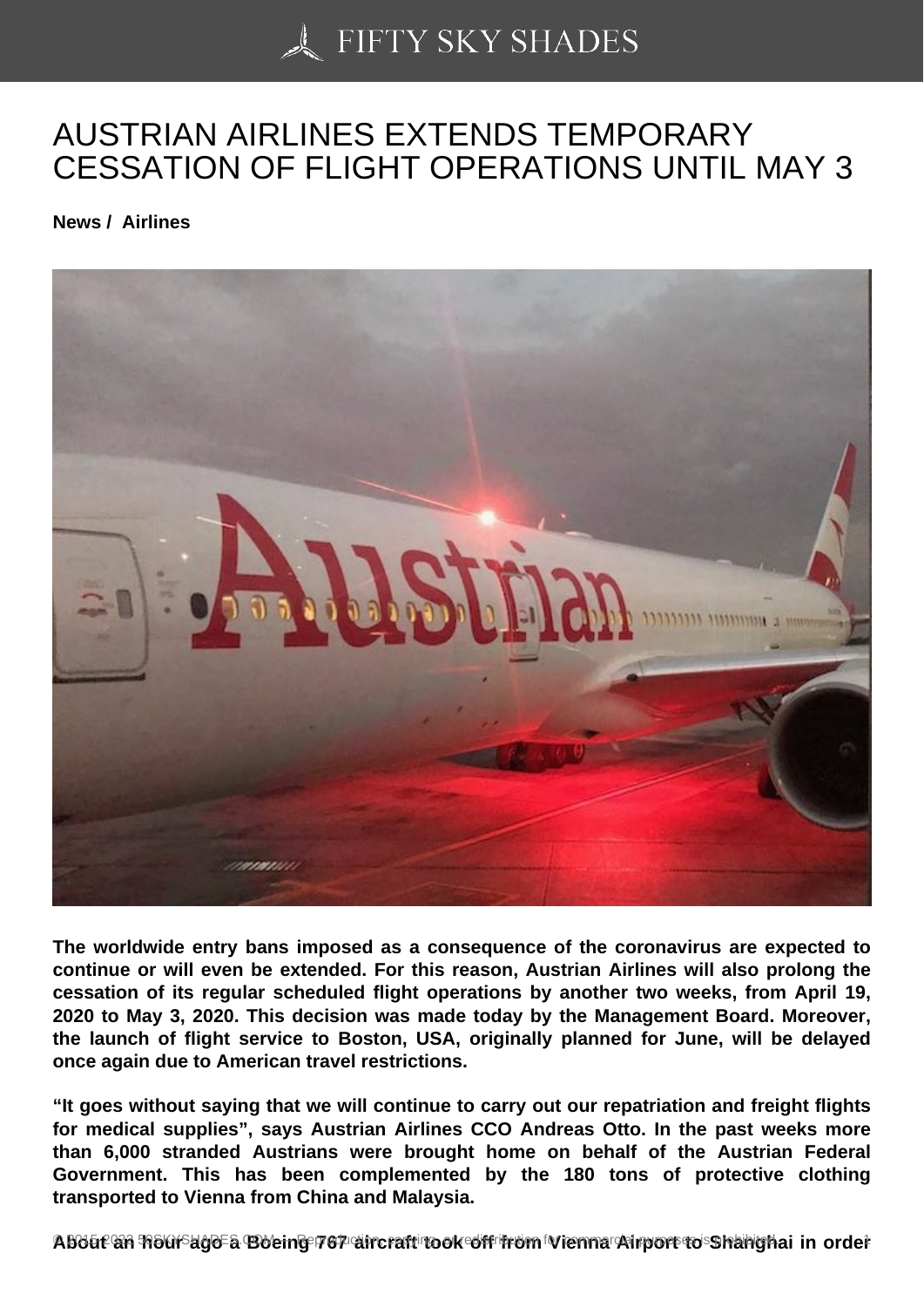## **to pick up 13 tons of medical protection clothing. In addition, a long-haul Boeing 777 aircraft will depart tomorrow for Abuja, the capital city of Nigeria, under contract from the Federal Ministry for European and International Affairs, to bring home stranded Austrians.**

"The precise time when regular flight operations are resumed remains to be seen and depends more on the underlying conditions than on us", CCO Andreas Otto states. "We continue to stand ready for a new and slow relaunch".

## Rebooking possibilities and waiver policy for passengers

In this regard, Austrian Airlines is offering all passengers an expanded waiver policy. Tickets with a departure date up until April 30, 2021, which were booked or will be booked up until April 19, 2020 can be held in abeyance.

Passengers will have the opportunity to rebook their flights on an alternative travel date (start of the new trip up to April 30, 2021) and, as the case may be, to another destination.

Passengers whose rebooked flight takes place before December 31, 2020 will also receive an additional EUR 50 ticket value. Passengers can take advantage of the waiver policy to hold their tickets in abeyance or rebook their flights by either calling the Austrian Airlines Service Center or using the designated contact form. Passengers who have booked their flights via travel agencies are requested to contact them.

## Relieve the burden on the hotline

Austrian Airlines kindly asks passengers whose planned flights were not scheduled during the next seven days to refrain from contacting the service hotline in the days ahead. In this way, they will give the service employees the possibility to first deal with passengers who would normally be departing in the near future.